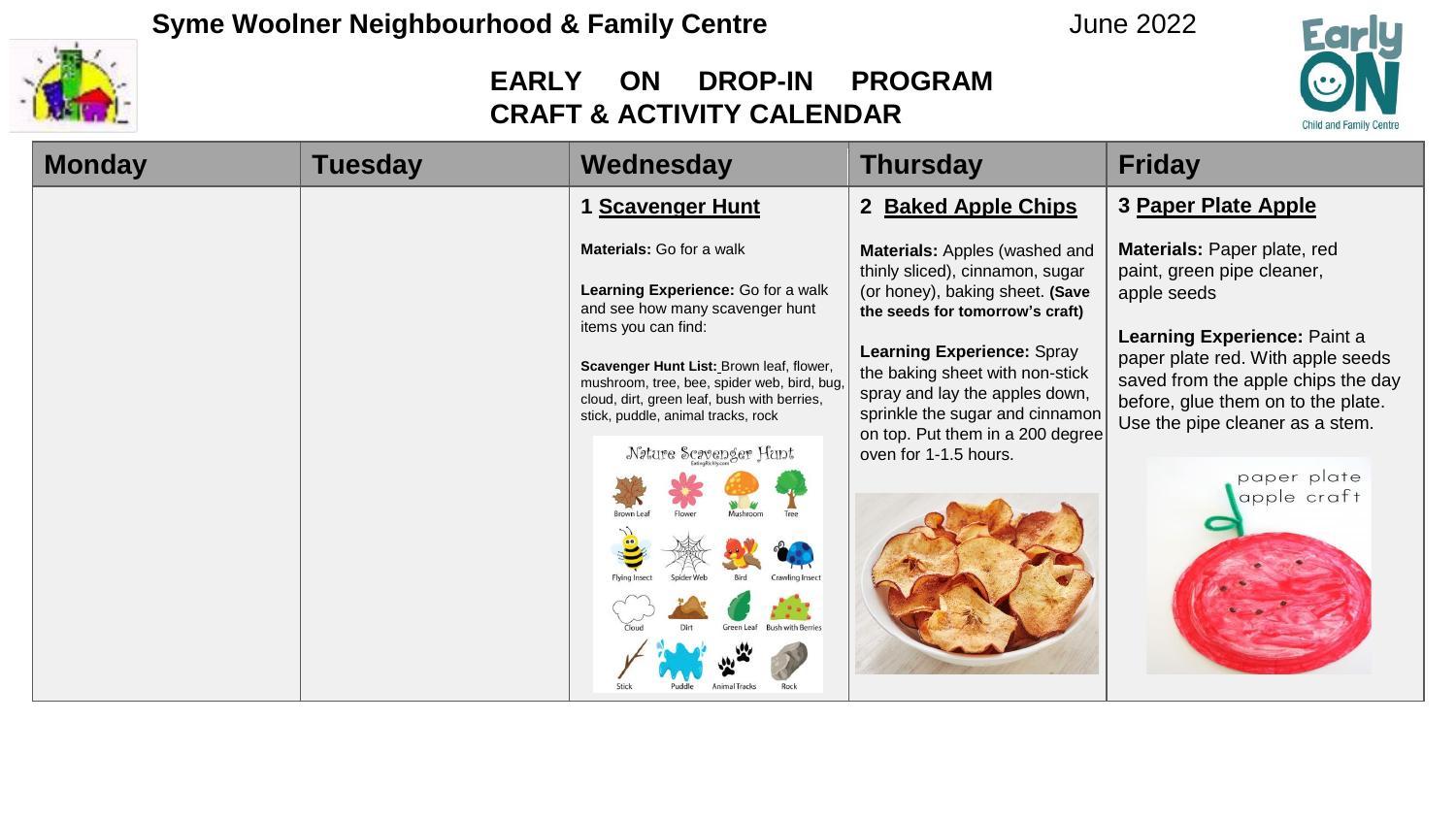



| <b>Monday</b>                                                                                                                                                                                                                                           | <b>Tuesday</b>                                                                                                                                                                                                                                                                                                         | Wednesday                                                                                                                                                                                                                                                              | <b>Thursday</b>                                                                                                                                                                                       | <b>Friday</b>                                                                                                                                                                                                                                     |
|---------------------------------------------------------------------------------------------------------------------------------------------------------------------------------------------------------------------------------------------------------|------------------------------------------------------------------------------------------------------------------------------------------------------------------------------------------------------------------------------------------------------------------------------------------------------------------------|------------------------------------------------------------------------------------------------------------------------------------------------------------------------------------------------------------------------------------------------------------------------|-------------------------------------------------------------------------------------------------------------------------------------------------------------------------------------------------------|---------------------------------------------------------------------------------------------------------------------------------------------------------------------------------------------------------------------------------------------------|
| 6 Balloon Tennis                                                                                                                                                                                                                                        | <b>7 Sponge Butterfly</b>                                                                                                                                                                                                                                                                                              | 8 Living Room Fort<br><b>Movie Night</b>                                                                                                                                                                                                                               | 9 Frozen Grapes                                                                                                                                                                                       | 10 Freeze Dance Party!                                                                                                                                                                                                                            |
| Materials: 2 paper plates, 2<br>large popsicle sticks, markers,<br>glue, balloon<br>Learning Experience: Glue the<br>popsicle stick to the paper plate.<br>Have your child decorate the<br>paper plate with markers. Blow<br>up the balloon and use the | Materials: Sponge, paint, a hair<br>tie or string, white paper<br><b>Learning Experience: With a</b><br>hair tie or string, tie the center of<br>the sponge. Have your child paint Learning Experience: Together<br>both halves of the sponge and<br>then stamp it on to the paper.<br>Help them paint the butterfly's | <b>Materials: Pillows, bed sheets,</b><br>blankets, couches, something to<br>play a movie on, movie snacks!<br>with your child use sheets, couches,<br>pillows and anything else around<br>the house to build a fort. With a<br>laptop or the TV, play their favourite | Materials: Your choice of fruit,<br>skewer<br>Learning Experience: Put the<br>fruits on a skewer and then stick<br>them in the freezer for 1-2 hours.<br>Take them out and enjoy the<br>frozen snack. | Materials: Something to play music<br>off of<br>Learning Experience: Play kid<br>friendly music and dance with your<br>child. At random moments, pause<br>the music. When the music stops,<br>freeze with your child until you hit<br>play again. |
| paper plate racket to hit the<br>balloon back and forth with your<br>child.                                                                                                                                                                             | body.                                                                                                                                                                                                                                                                                                                  | kid friendly movie and enjoy. Grab<br>vour child's favourite snacks and<br>enjoy the movie!                                                                                                                                                                            |                                                                                                                                                                                                       |                                                                                                                                                                                                                                                   |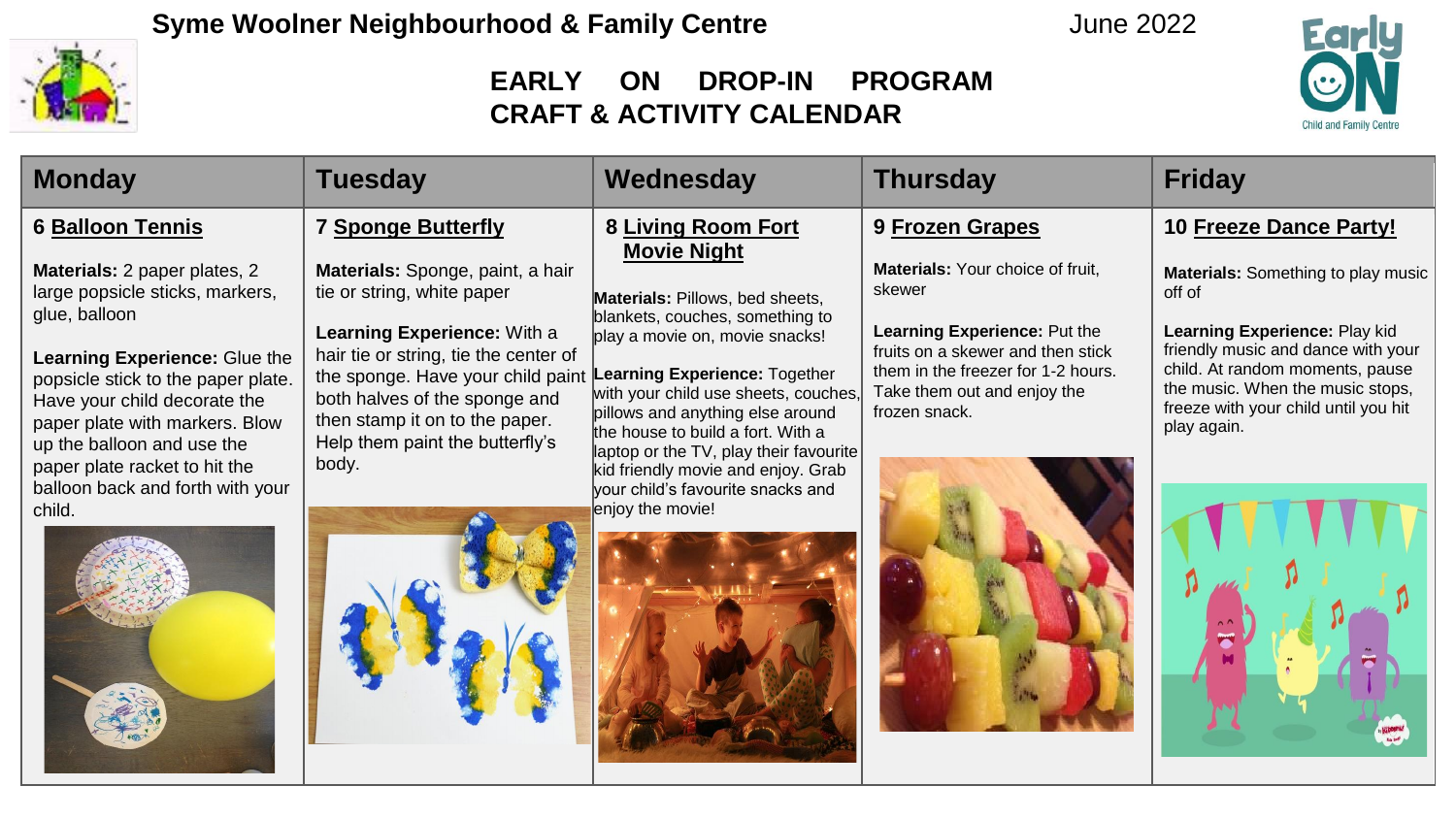

| <b>Monday</b>                                                                                                                                                                                           | <b>Tuesday</b>                                                                                                                                                    | Wednesday                                                                                                                                                   | <b>Thursday</b>                                                                                                                                                            | <b>Friday</b>                                                                                          |
|---------------------------------------------------------------------------------------------------------------------------------------------------------------------------------------------------------|-------------------------------------------------------------------------------------------------------------------------------------------------------------------|-------------------------------------------------------------------------------------------------------------------------------------------------------------|----------------------------------------------------------------------------------------------------------------------------------------------------------------------------|--------------------------------------------------------------------------------------------------------|
| <b>13 Toilet Roll Bird Feeder</b><br><b>Materials:</b> Toilet paper roll,                                                                                                                               | 14 Paper Plate bus                                                                                                                                                | 15 Sock Puppets                                                                                                                                             | 16 Yogurt Parfait                                                                                                                                                          | 17 Cosmic Kids Yoga                                                                                    |
| string peanut butter, seeds and<br>nuts                                                                                                                                                                 | Materials: Paper plate, yellow<br>tissue, yellow paint or yellow<br>marker, black construction                                                                    | Materials: Old sock, googly<br>eyes, pompoms, yarn, scrap<br>fabric, hot glue gun                                                                           | Materials: Pineapple cut into<br>cubes, clementine slices, your<br>choice of yogurt                                                                                        | Materials: Laptop, TV,<br>computer or phone to play<br>Youtube video, open space                       |
| <b>Learning Experience: Cover</b><br>a toilet paper roll with in<br>peanut butter and then roll it<br>in the seed and nut mixture.<br>Tie a string through the toilet<br>paper roll and on to a branch. | paper, glue, scissors<br><b>Learning Experience: Cut out</b><br>the shape of the school bus<br>from the paper plate. Cover it<br>with the yellow tissue, paint or | <b>Learning Experience: Have</b><br>your child pick out different<br>craft items they want to<br>design their puppet with.<br>Help your child by hot gluing | Learning Experience: In a see-<br>through cup/glass, add a layer of<br>yogurt, followed by the clementine<br>slices, then more yogurt. Top it off<br>with pineapple cubes. | Learning Experience: Look up<br>"Cosmic Kids Yoga" on Youtube<br>and stretch along with your<br>child! |
|                                                                                                                                                                                                         | marker. Cut wheels and<br>windows out of the black<br>construction paper.                                                                                         | these items on to the sock.<br>You can use yarn for hair,<br>pompoms for noses, and<br>fabric for ears.                                                     |                                                                                                                                                                            |                                                                                                        |
|                                                                                                                                                                                                         | school bus                                                                                                                                                        |                                                                                                                                                             |                                                                                                                                                                            |                                                                                                        |
|                                                                                                                                                                                                         |                                                                                                                                                                   |                                                                                                                                                             |                                                                                                                                                                            |                                                                                                        |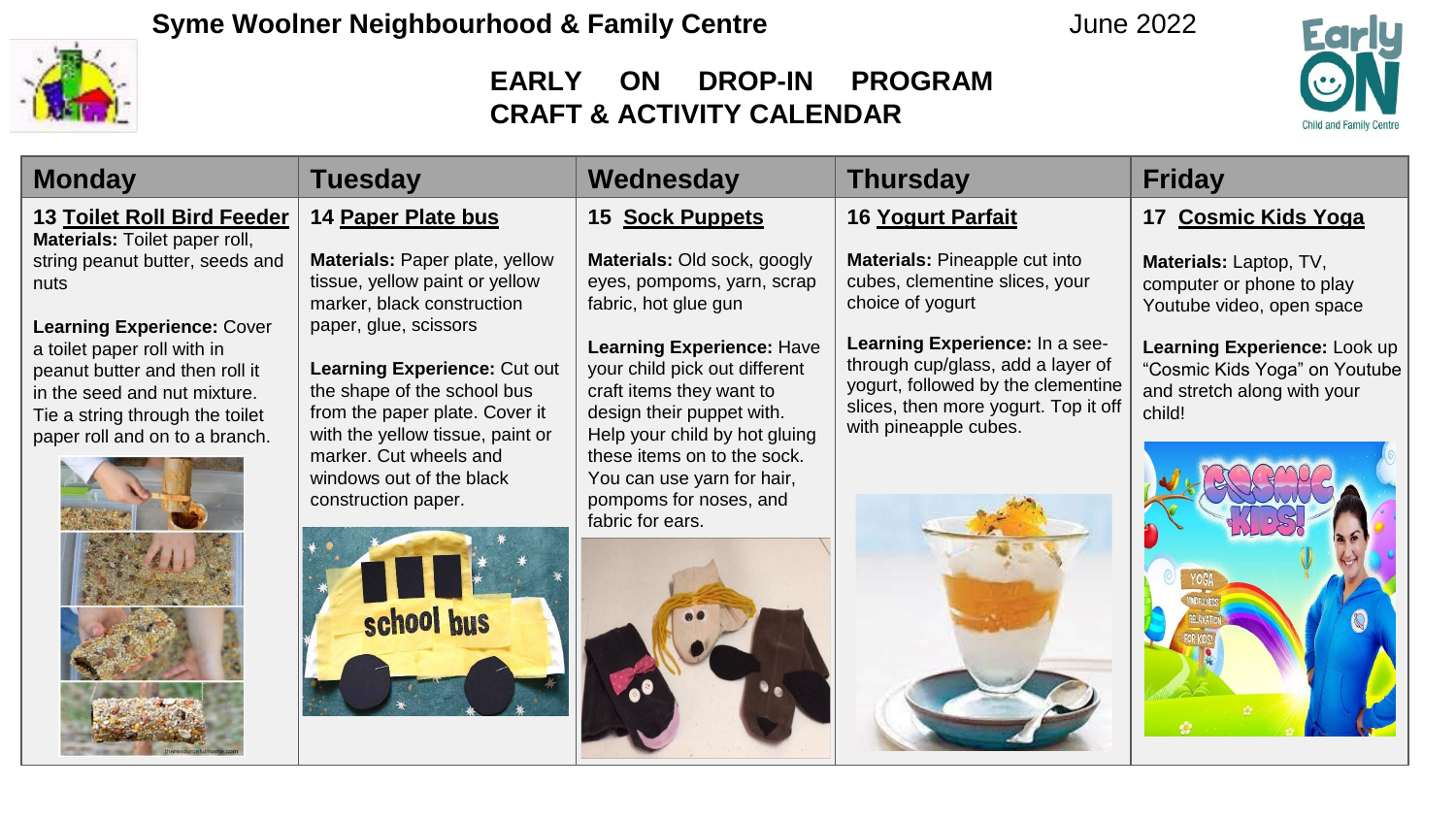



| <b>AND LOW</b>                                                                                                                                                                                                                       |                                                                                                                                                                                                                                                                                                                                                                                                                                                                                                                                  | URAFI & AUTIVILY UALENDAR                                                                                                                                                                                    |                                                                                                                                                                                                                                                                                                                                                                                                                | <b>Child and Family Centre</b>                                                                                                                                                                 |
|--------------------------------------------------------------------------------------------------------------------------------------------------------------------------------------------------------------------------------------|----------------------------------------------------------------------------------------------------------------------------------------------------------------------------------------------------------------------------------------------------------------------------------------------------------------------------------------------------------------------------------------------------------------------------------------------------------------------------------------------------------------------------------|--------------------------------------------------------------------------------------------------------------------------------------------------------------------------------------------------------------|----------------------------------------------------------------------------------------------------------------------------------------------------------------------------------------------------------------------------------------------------------------------------------------------------------------------------------------------------------------------------------------------------------------|------------------------------------------------------------------------------------------------------------------------------------------------------------------------------------------------|
| <b>Monday</b>                                                                                                                                                                                                                        | <b>Tuesday</b>                                                                                                                                                                                                                                                                                                                                                                                                                                                                                                                   | Wednesday                                                                                                                                                                                                    | <b>Thursday</b>                                                                                                                                                                                                                                                                                                                                                                                                | Friday'                                                                                                                                                                                        |
| 20 Simon Says                                                                                                                                                                                                                        | 21 Homemade Kite                                                                                                                                                                                                                                                                                                                                                                                                                                                                                                                 | 22 Backyard Picnic                                                                                                                                                                                           | 23 Owl Snack                                                                                                                                                                                                                                                                                                                                                                                                   | 24 Hide and Seek                                                                                                                                                                               |
| Materials: Your body, an<br>open space<br><b>Learning Experience: Tell</b><br>your children a number of<br>movements to make while<br>saying Simon says.<br>Occasionally tell them to do a<br>movement without saying<br>Simon says. | Materials: 2 sticks (2-3 feet long, one<br>slightly shorter than the other, string,<br>newspaper, glue, craft knife<br>Learning Experience: Tie the 2 sticks<br>together in a cross shape, the shorter<br>stick being the horizontal one and the<br>longer being the vertical one. Cut grooves<br>with the knife into the ends of the stick on<br>the same side. Tie the strings to the<br>sticks passing it through the grooves. Cut<br>the newspaper into the shape of the kite,<br>and help your child fold it over the stick | Materials: blanket, spot in<br>backyard or park, snacks of<br>choice<br><b>Learning Experience:</b><br>Spread blanket/sheet in an<br>area of your choice. Enjoy a<br>fun picnic together with your<br>child. | Materials: Rice cakes, Peanut<br>butter (or Wow! Butter), Cheerios,<br>carrots (cut into triangles for the<br>beaks), bananas, blue berries,<br>apples<br><b>Learning Experience: Cover</b><br>the rice cake in peanut butter (or<br>Wow! Butter). Place 2 slices of<br>bananas with blue berries on<br>them for eyes. Put the piece of<br>carrot between Slice the apples<br>and place them on both sides for | <b>Materials: Hiding places</b><br>Learning Experience: In your<br>space of choice, count to ten<br>and tell your child to hide. After<br>you find your child, let them<br>count and you hide. |
| SIMIN<br><b>HOP LIKE A FROG</b><br>"PLAY AIR GUITAR<br>"DO A SILLY DANCE<br>AND MUCH MORE                                                                                                                                            | and string frame and glue it into place.<br>Tie a long string to the sticks where they<br>cross.                                                                                                                                                                                                                                                                                                                                                                                                                                 |                                                                                                                                                                                                              | wings. Use the Cheerios as the<br>owl's belly.                                                                                                                                                                                                                                                                                                                                                                 |                                                                                                                                                                                                |